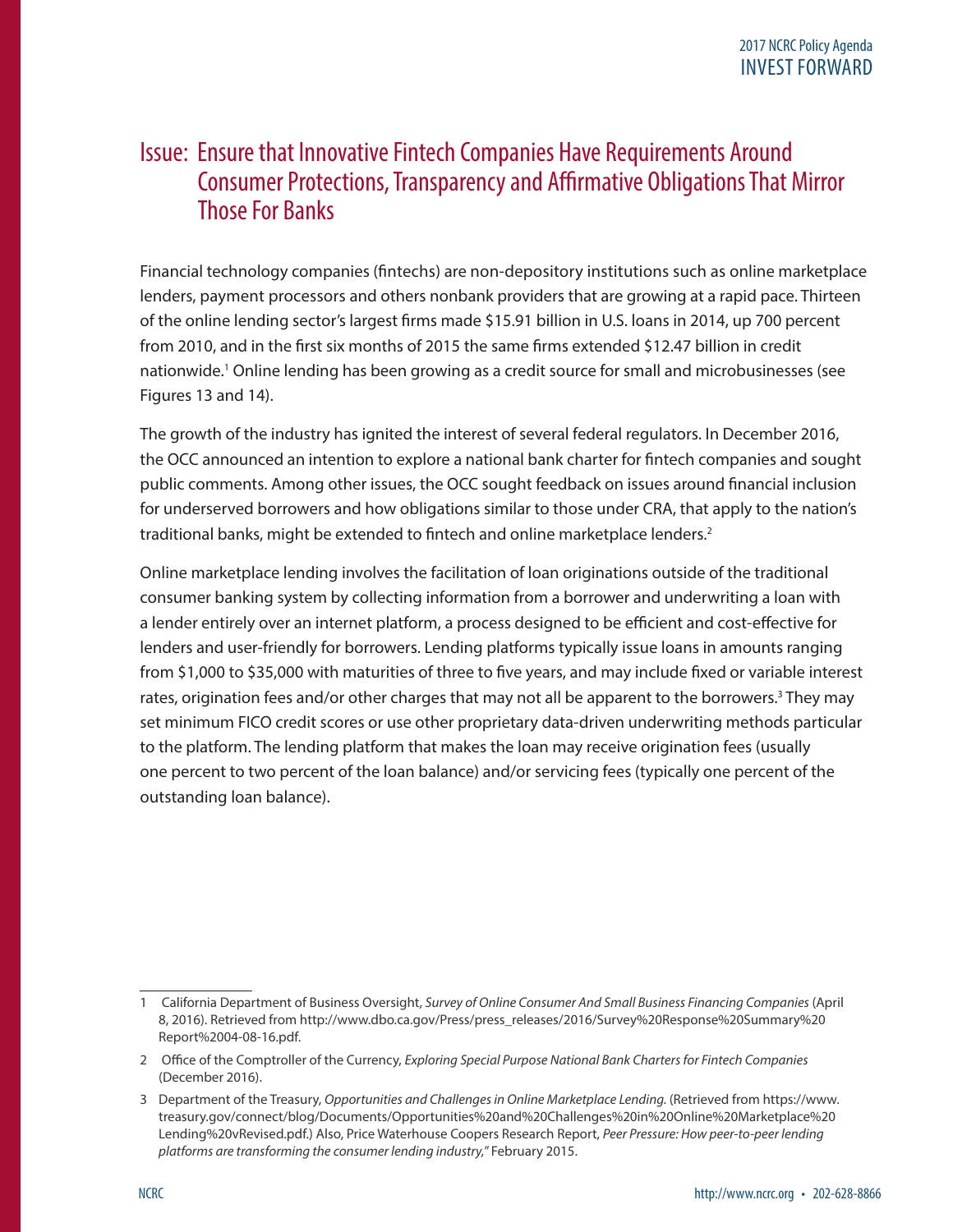While online lending platforms have the potential to expand access to credit for the underserved, several concerns have arisen around fintech companies<sup>4</sup> and the prospects of the OCC extending a national bank charter to them, including:

- Whether fintechs will be subject to requirements similar to those that banks must meet under CRA;
- Whether a national bank charter for fintech companies will undermine or preempt stronger consumer protections in state law as well as state interest rate caps;
- Whether "rent-a-charter" schemes, in which fintech companies lend and operate in partnership with a nationally chartered or state-chartered bank, allow fintechs to get around state interest caps and other consumer protections;
- While innovative data-driven underwriting methods may expedite credit assessments for borrowers and reduce costs for lenders, they also carry the risk of disparate impact in credit outcomes and could hide the potential for fair lending violations;
- Many consumer protections that apply to consumers when borrowing through online lending platforms do not extend to small business borrowers;
- The lack of more transparent pricing terms for borrowers and standardized loan-level data for investors; and
- Fintechs remain untested through a complete credit cycle and higher charge-off and delinquency rates for recent vintages of consumer loans may be an early indication of larger risks should credit and economic conditions deteriorate.

# Who Can Act:

The U.S. Congress, the Comptroller of the Currency (the OCC), the Federal Deposit Insurance Corporation (FDIC), the Federal Reserve System, the U.S. Department of the Treasury, the U.S. Securities and Exchange Commission (SEC), the Consumer Financial Protection Bureau (CFPB), the Federal Trade Commission, and others

# NCRC's Position:

If the OCC develops a national bank charter for fintech companies, the OCC must extend to them similar requirements around CRA that banks comply with today. It should not preempt stronger state law protections and interest rate caps. It must also establish stringent safety and soundness, and rigorous supervision and examination of compliance with fair lending and consumer protection laws for newly chartered institutions.

A national bank charter is a tremendous benefit for fintechs since, among numerous other features, it allows them to lend nationwide without having to seek permission state by state. It has the potential to benefit consumers and communities only if it is accompanied by rigorous CRA-like obligations in addition to rigorous supervision and oversight. Safety and soundness reviews must also be stringent.

<sup>4</sup> Ibid.